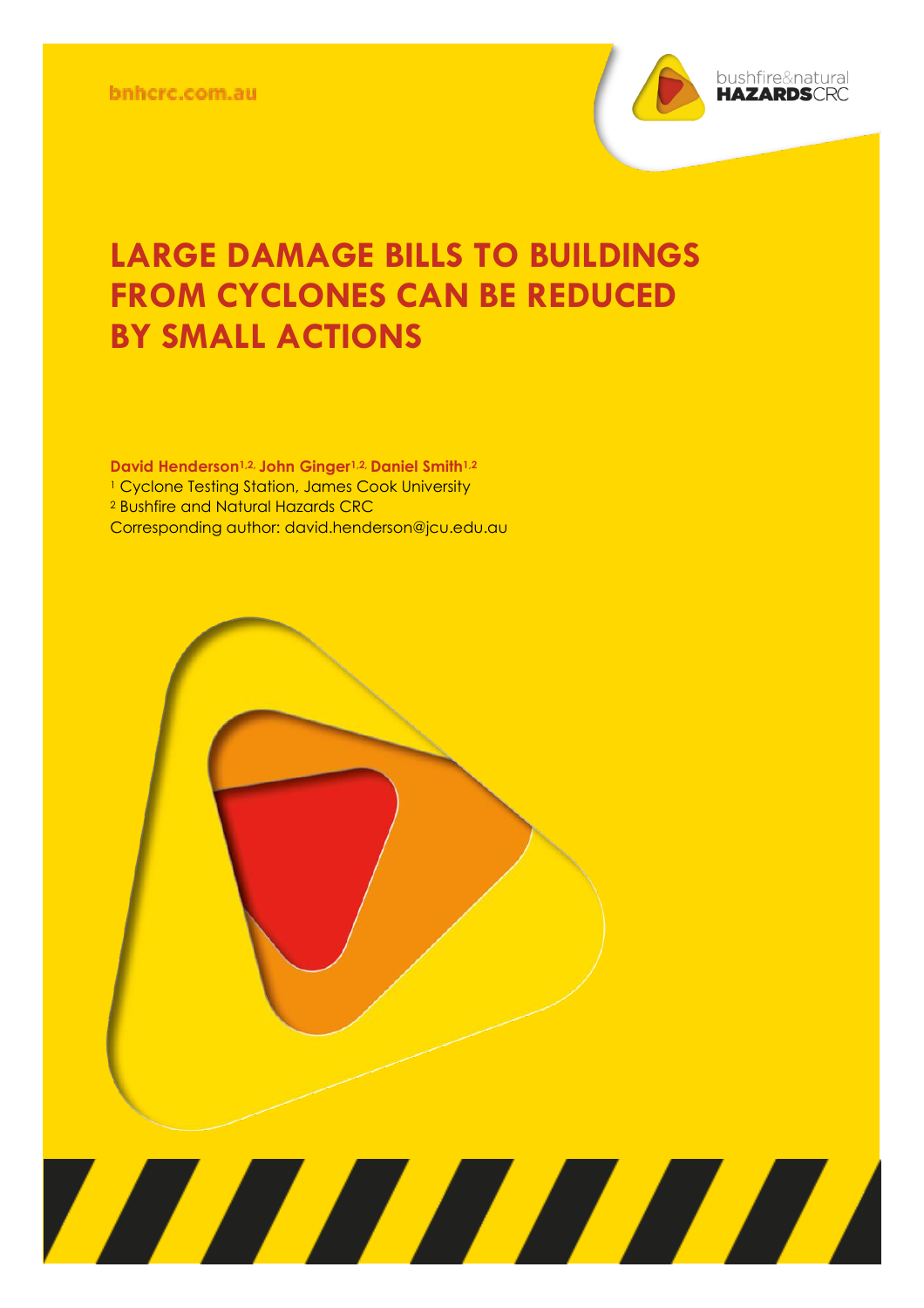# ,,,,,,,,,,,,,,,,,,,,,,,,,

| Version | <b>Release history</b>      | Date       |
|---------|-----------------------------|------------|
| 1.0     | Initial release of document | 05/09/2018 |



**Australian Government** Department of Industry, **Innovation and Science** 

**Business** Cooperative Research

Centres Programme

All material in this document, except as identified below, is licensed under the Creative Commons Attribution-Non-Commercial 4.0 International Licence.

Material not licensed under the Creative Commons licence:

- Department of Industry, Innovation and Science logo Cooperative Research Centres Programme logo
- Bushfire and Natural Hazards CRC logo
- All photographs and graphics

All content not licenced under the Creative Commons licence is all rights reserved. Permission must be sought from the copyright owner to use this material.



#### **Disclaimer:**

James Cook University and the Bushfire and Natural Hazards CRC advise that the information contained in this publication comprises general statements based on scientific research. The reader is advised and needs to be aware that such information may be incomplete or unable to be used in any specific situation. No reliance or actions must therefore be made on that information without seeking prior expert professional, scientific and technical advice. To the extent permitted by law, the James Cook University and the Bushfire and Natural Hazards CRC (including its employees and consultants) exclude all liability to any person for any consequences, including but not limited to all losses, damages, costs, expenses and any other compensation, arising directly or indirectly from using this publication (in part or in whole) and any information or material contained in it.

**Publisher:**

Bushfire and Natural Hazards CRC

September 2018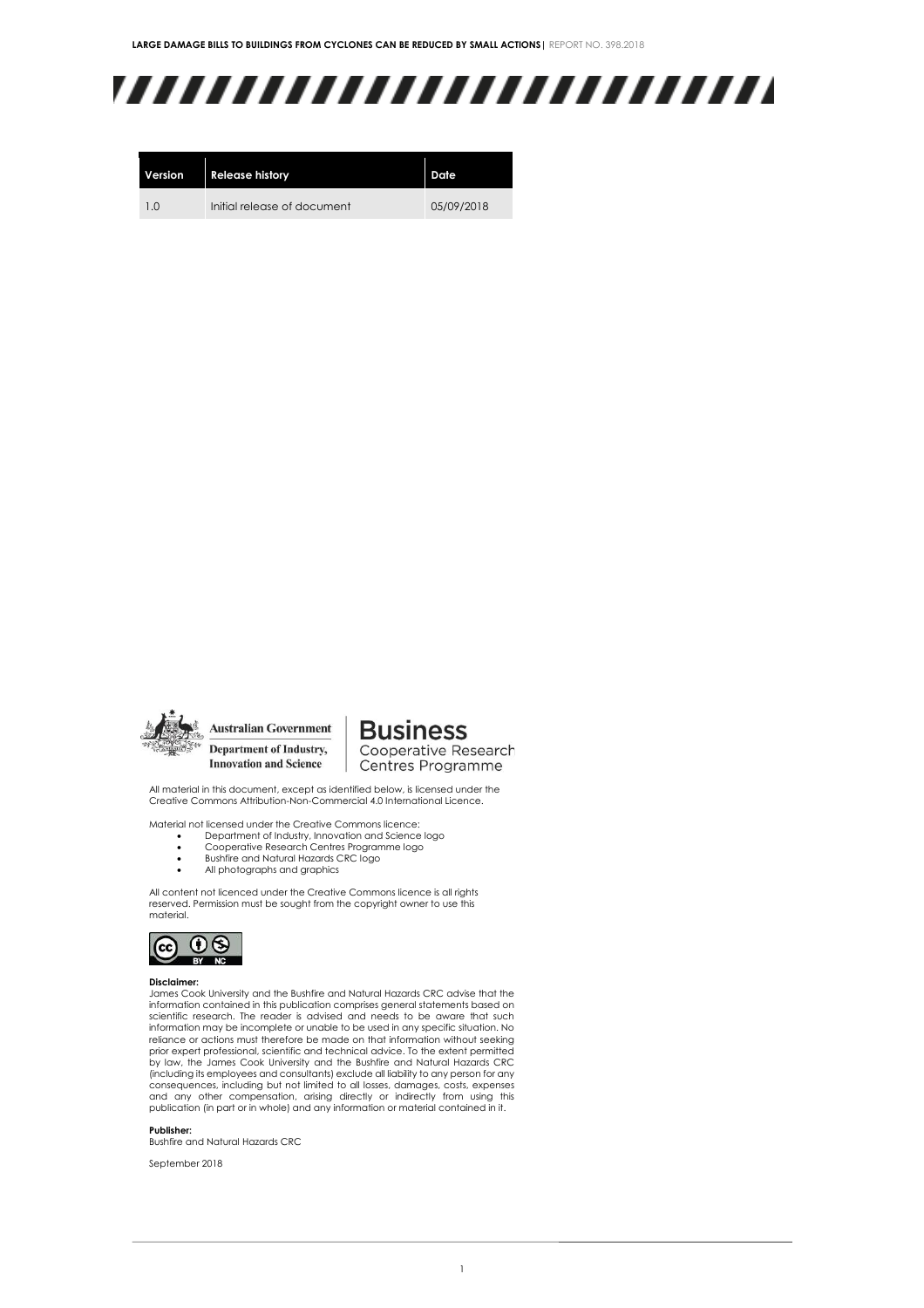

### **ABSTRACT**

### **LARGE DAMAGE BILLS TO BUILDINGS FROM CYCLONES CAN BE REDUCED BY SMALL ACTIONS**

**David Henderson, John Ginger, Daniel Smith,** *Cyclone Testing Station, James Cook University, QLD*

Recent severe tropical cyclones and storms impacting Australian cities and towns have resulted in large financial losses due to damaged buildings and property. Disruption to livelihoods during the repair/rebuilding prolongs recovery for the community. Damage investigations by the Cyclone Testing Station estimate the wind speeds for the majority of the regions investigated were less than the design wind speeds for contemporary construction (i.e. for buildings less than 35 years old). The damage building assessments show a significant proportion of the losses are due to contemporary buildings. This raises issues as to appropriateness of our building construction, Codes, engineering design practices, and ongoing maintenance.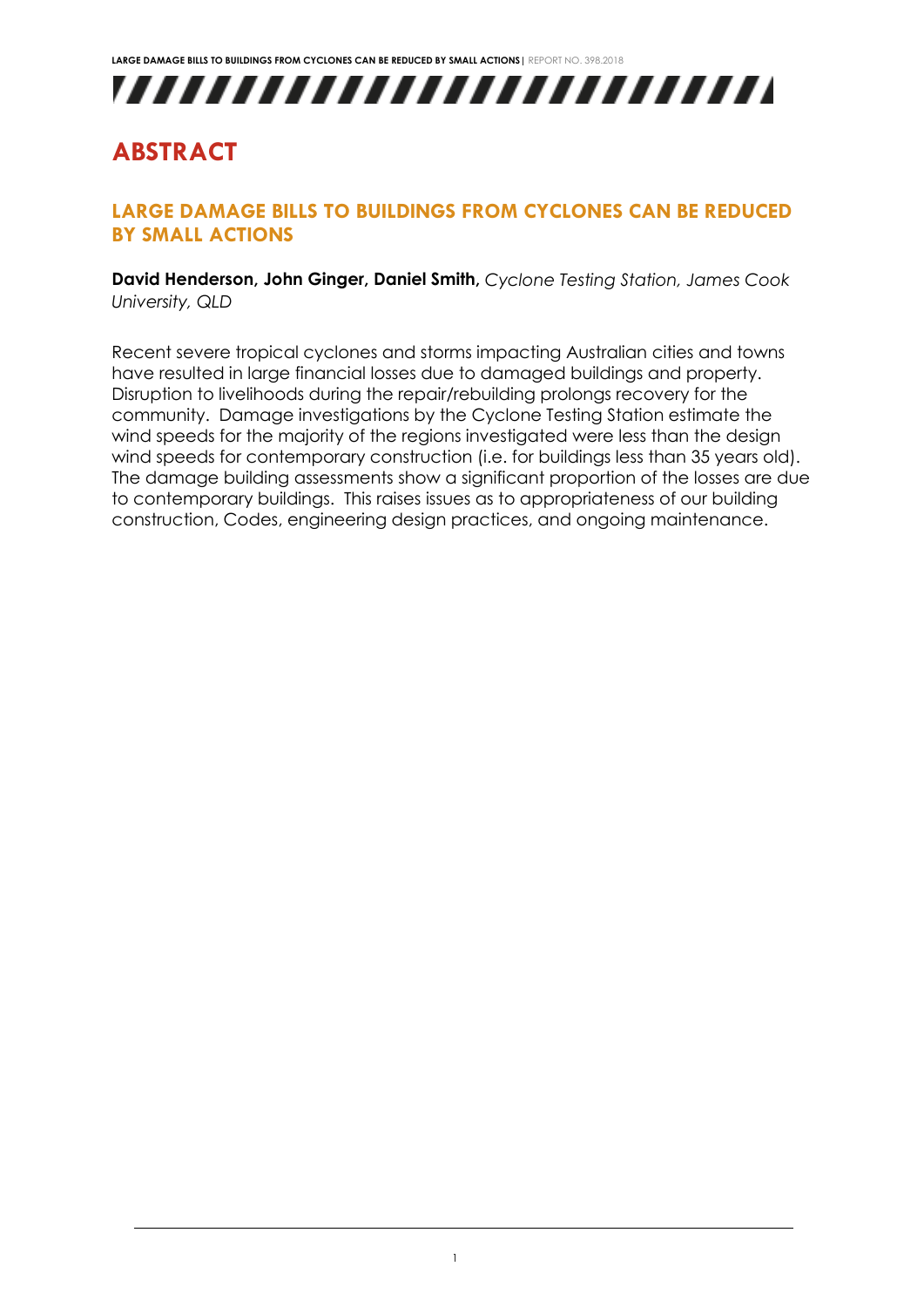**LARGE DAMAGE BILLS TO BUILDINGS FROM CYCLONES CAN BE REDUCED BY SMALL ACTIONS|** REPORT NO. 398.2018



### **BACKGROUND**

Findings from damage investigations following severe weather events provide critical information for understanding building performance. CTS damage investigations following cyclones such as Cyclone Yasi [1] and Cyclone Debbie [2], have clearly shown a significant improvement in structural performance of housing built after the introduction of the engineered provisions introduced in the early 1980s. The damage investigations did however highlight issues with contemporary construction (post mid-80's) such as loss of soffits and poor performance of ancillary items and roller doors which led to some damage.

Notwithstanding improved structural performance of buildings, the damage investigations detailed wind driven rain water ingress damage in residential construction. There were cases of wind-driven rain entering through the building envelope at openings such as windows and doors (even if closed), around flashings, through linings or where the envelope had been damaged.

The Insurance Council of Australia (ICA) engaged the Cyclone Testing Station in 2013 to conduct a review of insurance claims on strata properties that resulted from recent cyclones. The aim of this study was to identify factors that may be contributing to insurable losses.

That pilot study scope examined the ICA provided data for strata properties with claims and those without claims in the NQ/FNQ region during 2010/11. The claims have been taken following Cyclone Yasi. The claims data was related to the impacting local wind speeds which are influenced by terrain and topographic features as well as shielding. By incorporating these factors in concert with the loss data, and property information, damage levels relating to building form may then be compared.

One of the findings of the study was the trend of higher claims in relation to their sum insured for newer properties than pre-80s properties. It was postulated that the losses of the contemporary might be associated with the introduction of different building materials and styles which could include plaster board linings, metal fascia, larger openings, minimal eaves, large partly enclosed living areas, and complex roof shapes (lots of valleys and ridges). These different features may increase susceptibility to wind driven rain water ingress as well as not being designed or constructed in appropriate manner. The data contained within the claims did not allow an assessment of the various components. However, in analysing available text descriptors from the clams, the study did highlighted that 80% of the claims mentioned rain water ingress damage [3].

To combat these losses, a two prong approach for mitigation of damage through both (a) updates to current Australian building standards and equally, (b) a set of simple strategies/tasks for building and home owners (maintenance, envelope checklist, and opening protection), is required.

The National Construction Code of Australia's [4] stipulated structural objectives, with respect to wind loads, include;

- Safeguard people from injury caused by structural failure,
- Safeguard people from loss of amenity caused by structural behavior,
- Protect other property from physical damage caused by structural failure,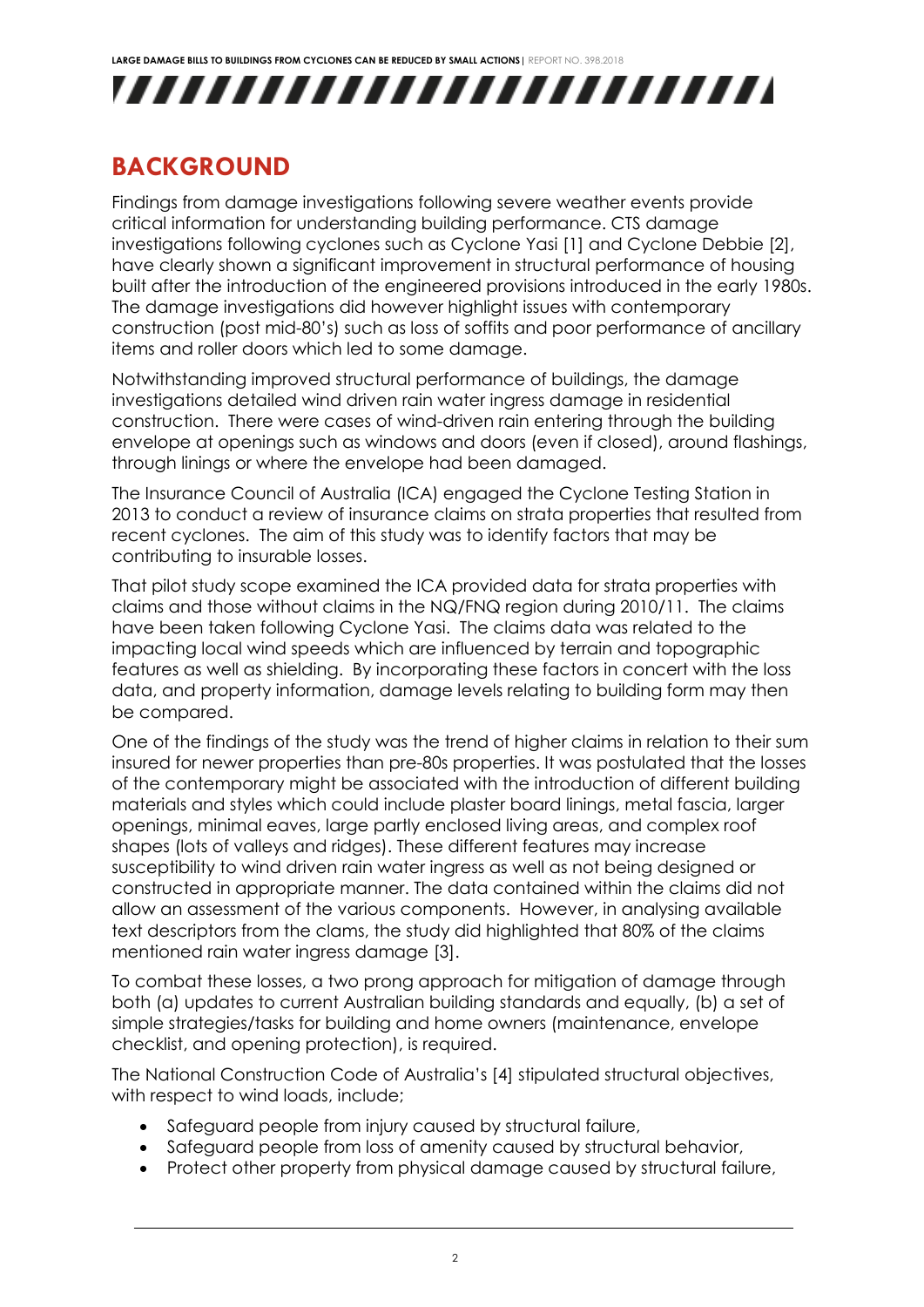## ,,,,,,,,,,,,,,,,,,,,,,,,,

The NCC also prescribes the societal risk for the ultimate limit state strength of a structure. The level of risk is evaluated depending on the location and type of structure. For typical residential building this is 1:500 year probability of exceedance.

The wind speed at ultimate limit state is the design level that the structure is meant to withstand and still protect its occupants. For a residential building in Region C, the 1:500 probability of exceedance wind speed is 69 m/s (0.2 second gust at 10 m height in open terrain). It is interesting to note that this regional gust wind speed of 69 m/s is in the range of gust wind speeds for a Category 4 cyclone.

The regional design speed is further modified for the building location and geometry using factors from AS/NZS1170.2. These factors can either increase or decrease the local wind speed (i.e. building height, terrain, topography, shielding from other structures, suburban terrain, etc). Therefore a building in an exposed location (e.g. on top of a hill), that is designed without proper consideration for the increase in wind speed, is at an increased risk of failure.

Structures designed according to Australian building standards load combinations should have a negligible probability of failure (i.e. < 0.001 or as a percentage, < 0.1 %) at ultimate limit state loads. Therefore failures of structural elements would not be expected to occur at the ultimate limit state design load.

However, for recent impacts of Tropical Cyclone Marcia and Tropical Cyclone Debbie, structural damage was detailed by CTS for wind speeds less than the design level. Examples of damage included roof structural beams, cladding, flashings, fascia, soffits, and failed roof top equipment. Wind driven rain water ingress damage was greatly exacerbated by the damage to these buildings' envelopes.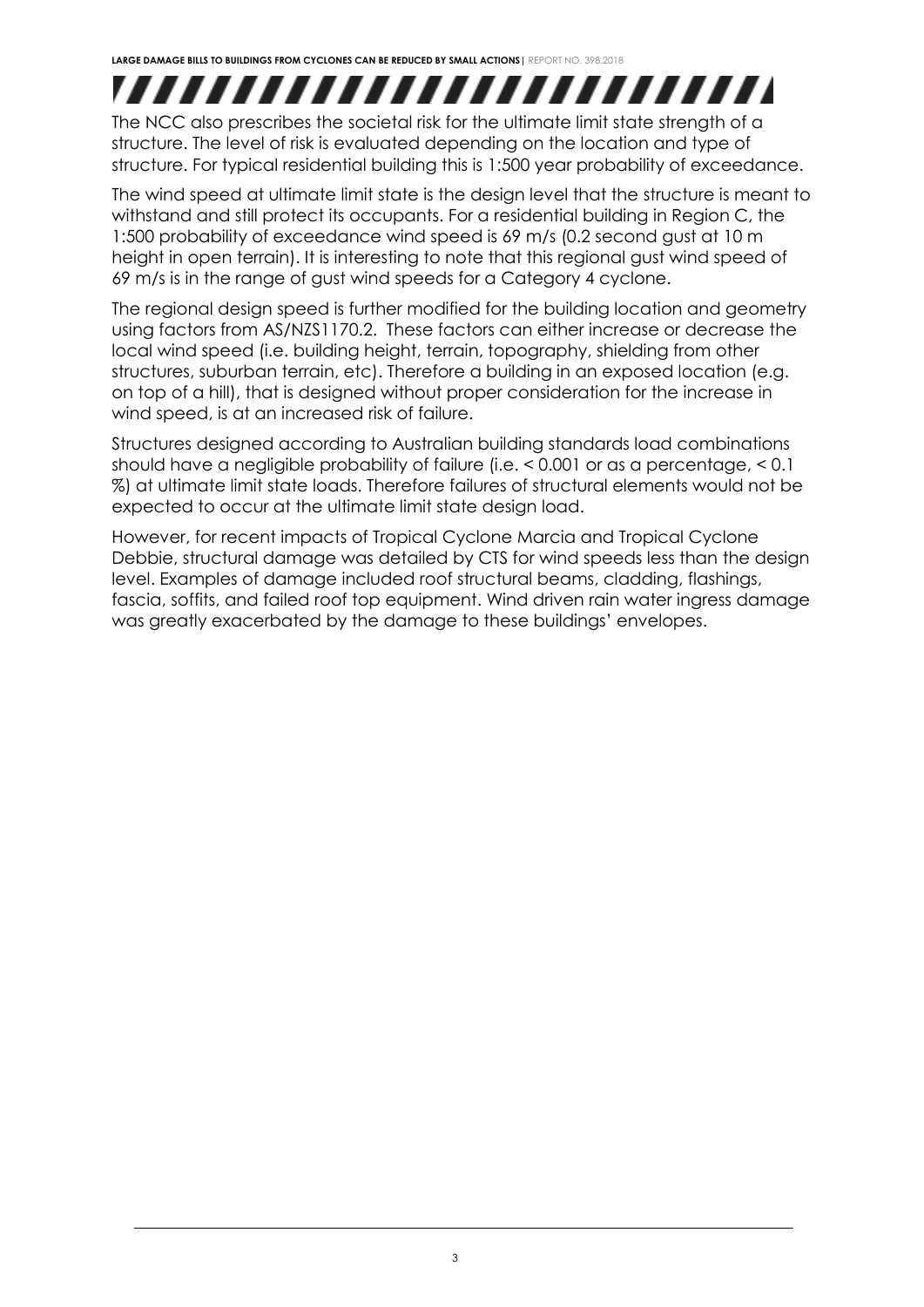## ,,,,,,,,,,,,,,,,,,,,,,,,, **CONCLUSION**

Damage investigations have shown that Australian building regulations in terms of the structural objectives generally appear to be appropriate with respect to wind loading. However, issues such as poor construction practice and/or design results in significant damage to properties. Lack of ongoing maintenance is also a factor.

Water ingress from wind driven rain has been identified as a key factor in insurance claims. As structural issues have been identified and acted upon, the damage from wind driven rain ingress and the damage to ancillary components are a major factor on losses for events with wind speeds less than design level.

We are all a part of disaster mitigation. The resilience of our communities is up to all of us. It is recommended that education and awareness of consequences of such failures (e.g. damage to property and risk to life) is required in all steps of the building process (regulation, design, construction, certification and maintenance) and by all parties (designer, builder, certifier, and owner).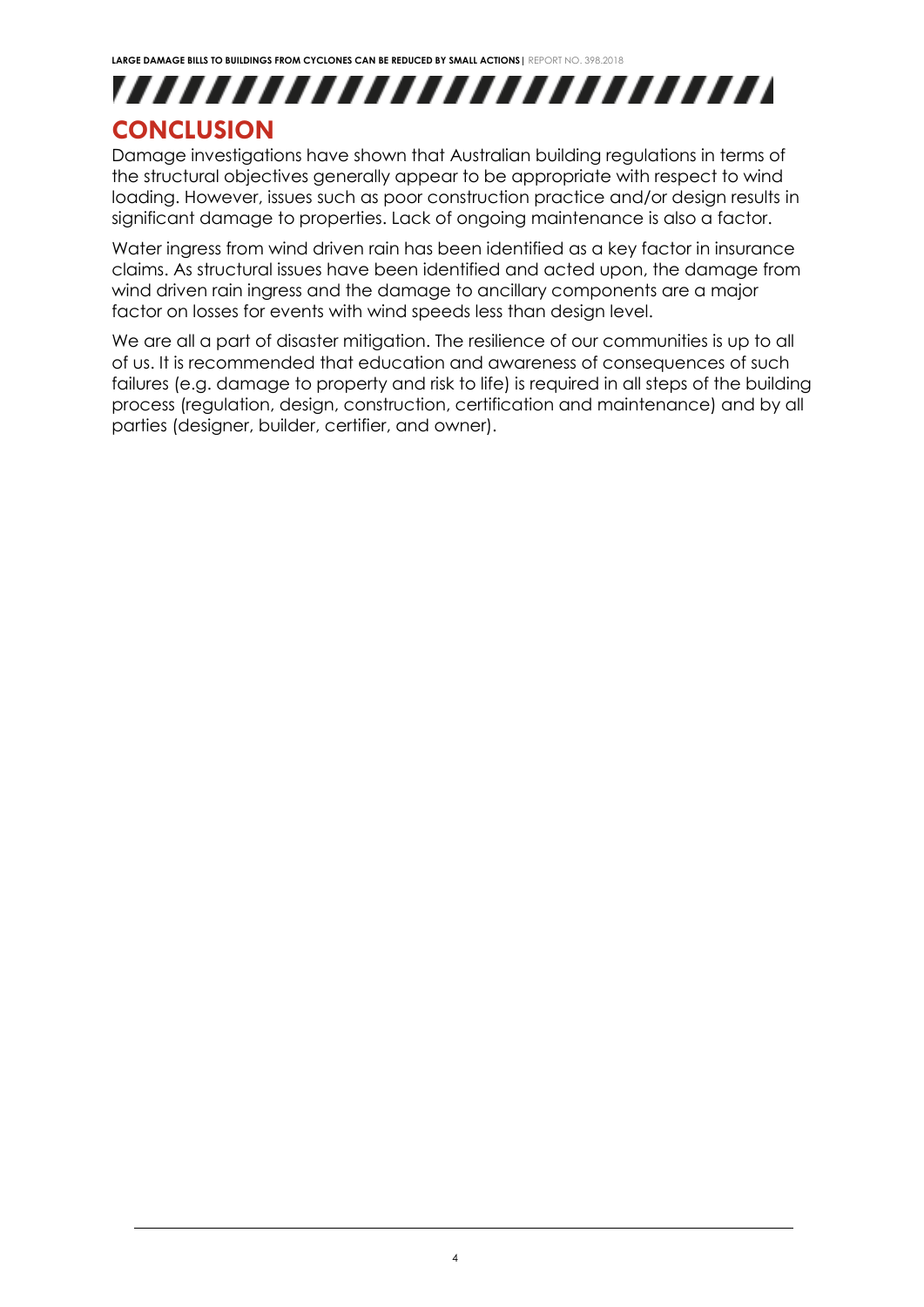

The Cyclone Testing Station would like to acknowledge the support from the Queensland Government Department of Housing and Public Works, Bushfire and Natural Hazards CRC, Suncorp, and Insurance Australia Group for supporting this research.